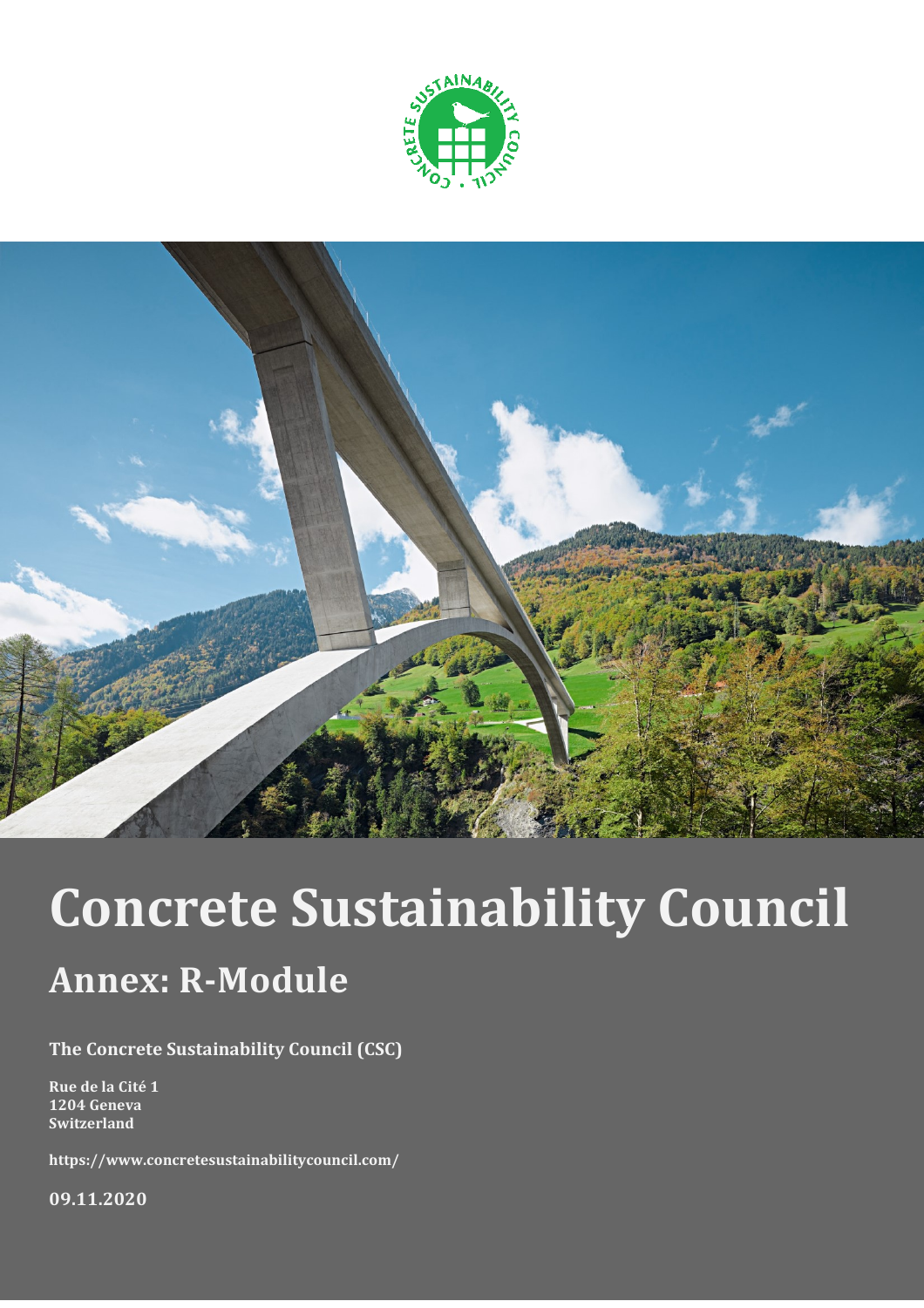

#### **Glossary**

| R-Material     | R-Material: recycled aggregates, secondary aggregates, reclaimed<br>aggregates.                                                                                                                                                                                                                                       |
|----------------|-----------------------------------------------------------------------------------------------------------------------------------------------------------------------------------------------------------------------------------------------------------------------------------------------------------------------|
|                | Recycled aggregate: aggregate resulting from the processing of<br>inorganic or mineral material previously used in construction,<br>typically recycled concrete or bricks.                                                                                                                                            |
|                | Secondary aggregate: aggregate of mineral origin derived from an<br>industrial process, e.g. processed slag, china clay stent or other<br>sources with well-proven applicability in concrete.                                                                                                                         |
|                | Reclaimed aggregate:<br>aggregate gained from returned concrete deliveries<br>("returned concrete") by washing fresh concrete<br>crushing hardened concrete that has not been previously<br>used in construction, e.g. hardened returned concrete or<br>not delivered concrete products from precast<br>manufacturing |
| Mobile crusher | Mobile equipment used to crush and classify aggregates into<br>different size fractions.                                                                                                                                                                                                                              |
| R-Concrete     | Concrete consisting of a certain fraction of R-Material                                                                                                                                                                                                                                                               |

#### **R2.01 Traced R-material supply**

| Applicable<br>to region<br>(s) | Criteria | Applicable<br>sections |   | Evidence                                                                                                                                                                                                                                                                                                                                     |
|--------------------------------|----------|------------------------|---|----------------------------------------------------------------------------------------------------------------------------------------------------------------------------------------------------------------------------------------------------------------------------------------------------------------------------------------------|
| Global                         |          | R-Module               | X | Accepted evidence:<br>Invoice or delivery note based<br>tracking of R-material produced on<br>site (by third parties) and third party<br>supplied R-material<br>Extract from the batching &<br>$\bullet$<br>production system<br>Documentation via measurements via<br>loader scale, conveyor scale etc.<br>Volume based on-site calculation |
| Germany                        |          | R-Module               | X |                                                                                                                                                                                                                                                                                                                                              |
| Netherlan                      |          | R-Module               | X |                                                                                                                                                                                                                                                                                                                                              |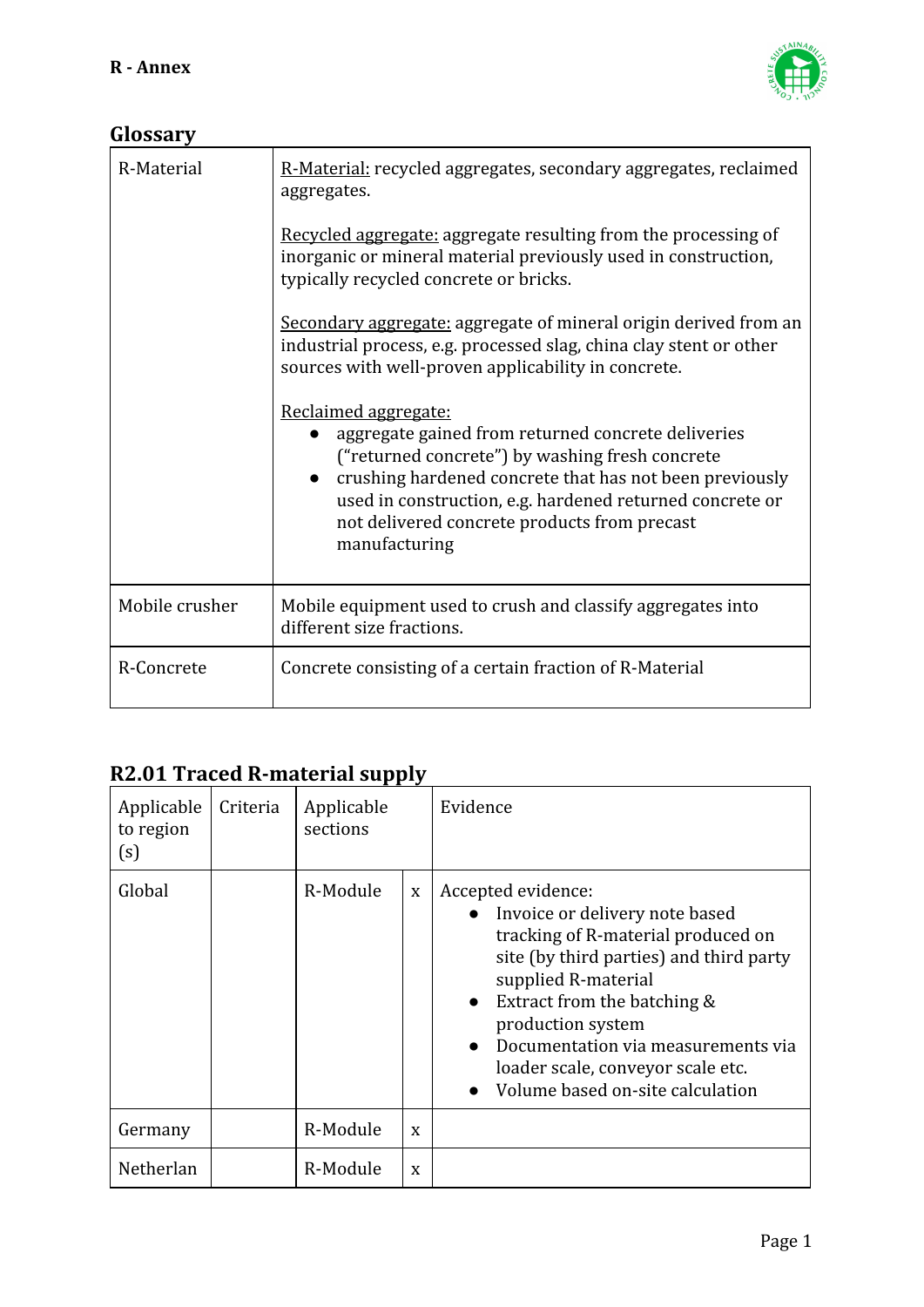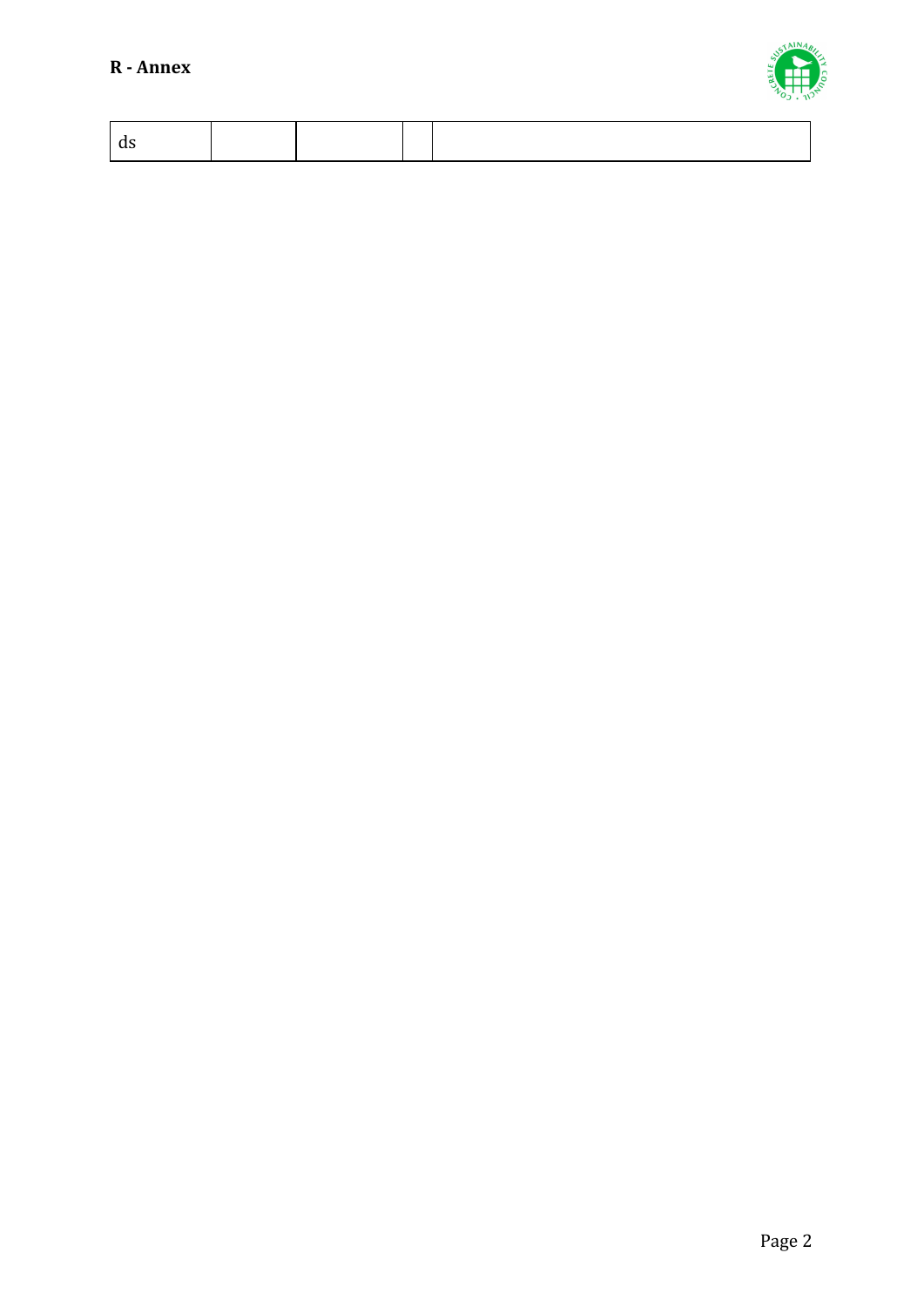

| Applicable<br>to region<br>(s) | Criteria | Applicable<br>sections |             | Evidence                                                                                                                                                                                               |
|--------------------------------|----------|------------------------|-------------|--------------------------------------------------------------------------------------------------------------------------------------------------------------------------------------------------------|
| Global                         |          | R-Module               | $\mathbf X$ | Accepted standards are:<br>ISO 9001<br>Procedures specified in:<br>EN 206, and the related national application<br>documents<br><b>ASTM C94</b><br>Procedures built in line with EN 206 or ASTM<br>C94 |
| Australia                      |          | R-Module               | X           | Procedures specified in:<br>AS 1379                                                                                                                                                                    |
| India                          |          | R-Module               | $\mathbf X$ | Procedures specified in:<br>IS 4926                                                                                                                                                                    |

#### **R4.01 Quality management System**

### **R4.02 Use of certified recycled material**

| Applicable<br>to region<br>(s) | Criteria | Applicable<br>sections |   | Evidence                                                                                                                                                                                                                                           |
|--------------------------------|----------|------------------------|---|----------------------------------------------------------------------------------------------------------------------------------------------------------------------------------------------------------------------------------------------------|
| Global                         |          | R-Module               | X | Accepted standards are:                                                                                                                                                                                                                            |
| Germany                        |          | R-Module               | X | Accepted local standards are:<br><b>DIN EN 12620</b><br>DIN EN 206-1, DIN 1045-2<br>DIN 4226-101<br>DIN 4226-102<br>DAfStb-Richtlinie: Beton nach DIN EN<br>206-1 und DIN 1045-2 mit<br>rezyklierten Gesteinskörnungen nach<br><b>DIN EN 12620</b> |
| Netherlan<br>$\mathrm{d} s$    |          | R-Module               | X | Accepted local standards are:<br>Certified Crushers, recycled materials<br>according to BRL2506<br>Material supplied from external<br>sources certified with KOMO                                                                                  |